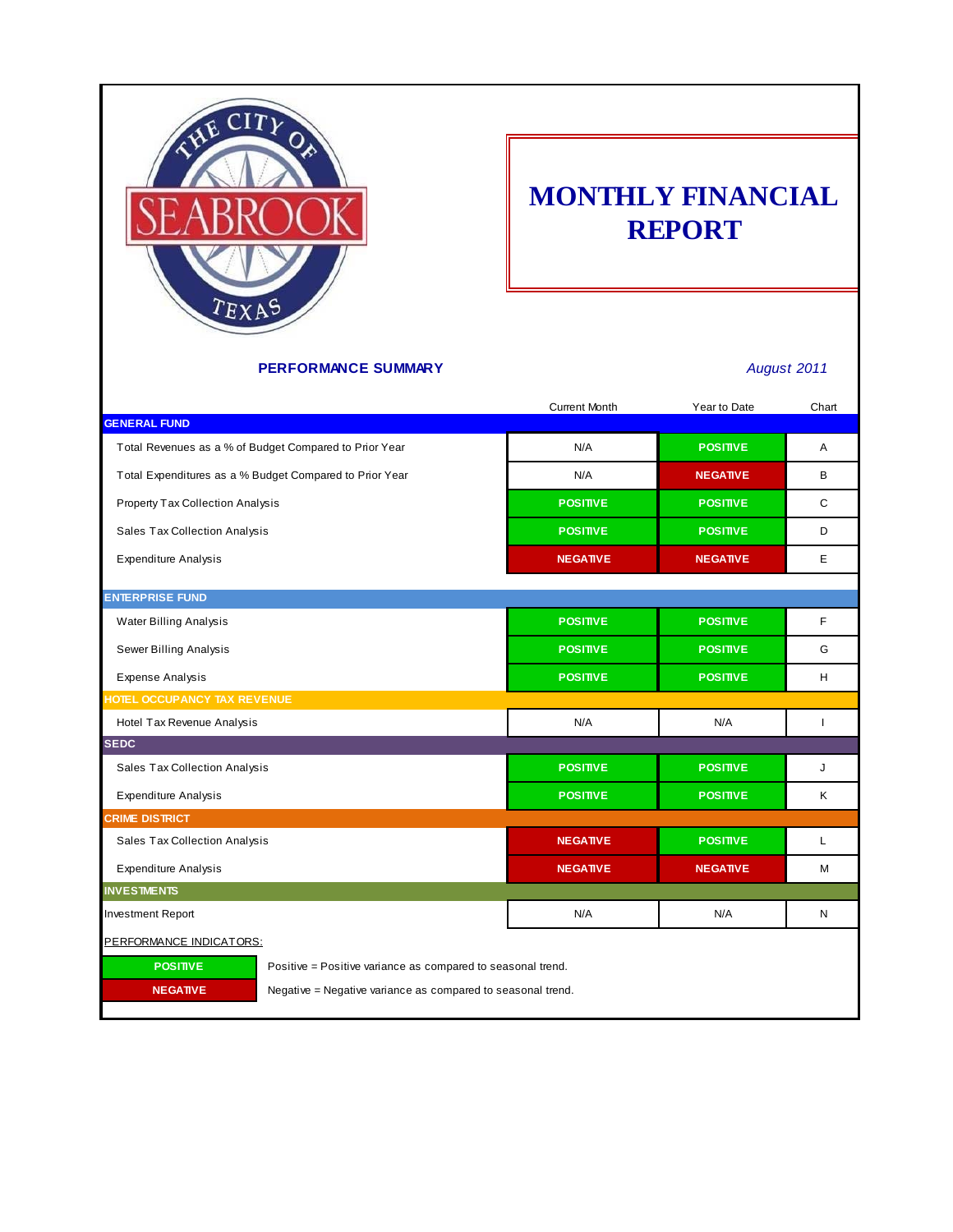## **GENERAL FUND**



225

**AN** 

**CHART A**



|                                |               |                    |               | Prior YTD |
|--------------------------------|---------------|--------------------|---------------|-----------|
|                                |               |                    | $%$ of        | %<br>of   |
|                                |               |                    | <b>Budget</b> | Total     |
|                                | <b>Budget</b> | <b>YTD Revenue</b> | Collected     | Collected |
| Ad Valorem Taxes               | 3,876,367     | 3,877,895          | 100.04%       | 99.70%    |
| Penalities & Interest          | 50,000        | 55,354             | 110.71%       | 92.81%    |
| Sales Tax                      | 1,350,000     | 1,282,003          | 94.96%        | 91.52%    |
| Franchise Tax                  | 670,000       | 682,284            | 101.83%       | 93.49%    |
| Other Tax                      | 100,000       | 66,771             | 66.77%        | 73.30%    |
| License & Permits              | 225,000       | 188,263            | 83.67%        | 96.15%    |
| <b>Charges for Services</b>    | 52,000        | 83,859             | 161.27%       | 92.67%    |
| <b>DOT Fines</b>               | 125,000       | 84,507             | 67.61%        | 91.40%    |
| Other Municipal Court Fees     | 347,500       | 506,080            | 145.63%       | 89.37%    |
| Interest Income                | 4,605         | 3,788              | 82.25%        | 90.58%    |
| Intergovernmental              | 387,129       | 480,972            | 124.24%       | 82.19%    |
| Other Revenue                  | 50,000        | 43,668             | 87.34%        | 81.27%    |
| Transfers from Enterprise Fund | 1,519,872     | 1,393,217          | 91.67%        | 91.67%    |
| Payment for Services-EDC       | 30.000        | 22.500             | 75.00%        | 54.55%    |
| <b>Total Revenues</b>          | 8,787,473     | 8,771,160          | 99.81%        | 93.17%    |

|                                            | <b>CHART B</b> |              |          |           |  |
|--------------------------------------------|----------------|--------------|----------|-----------|--|
| TOTAL EXPENDITURES THROUGH AUGUST 31, 2011 |                |              |          |           |  |
|                                            |                |              |          |           |  |
|                                            |                |              |          |           |  |
|                                            |                |              |          |           |  |
|                                            |                |              |          | Prior YTD |  |
|                                            |                |              | % of     | % of      |  |
|                                            |                | <b>YTD</b>   | Budget   | Total     |  |
|                                            | Budget         | Expenditures | Expended | Expended  |  |
| Personnel                                  | 5,804,470      | 5,181,121    | 89.26%   | 91.24%    |  |
| Supplies                                   | 309,550        | 254,712      | 82.28%   | 86.91%    |  |
| Services                                   | 2,445,787      | 2,123,642    | 86.83%   | 92.57%    |  |
| Capital                                    | 158.381        | 319.488      | 201.72%  | 19.00%    |  |
| <b>Total Expenditures</b>                  | 8,718,188      | 7,878,963    | 90.37%   | 81.20%    |  |
|                                            |                |              |          |           |  |
|                                            |                |              |          |           |  |
|                                            |                |              |          |           |  |
|                                            |                |              |          |           |  |
|                                            |                |              |          |           |  |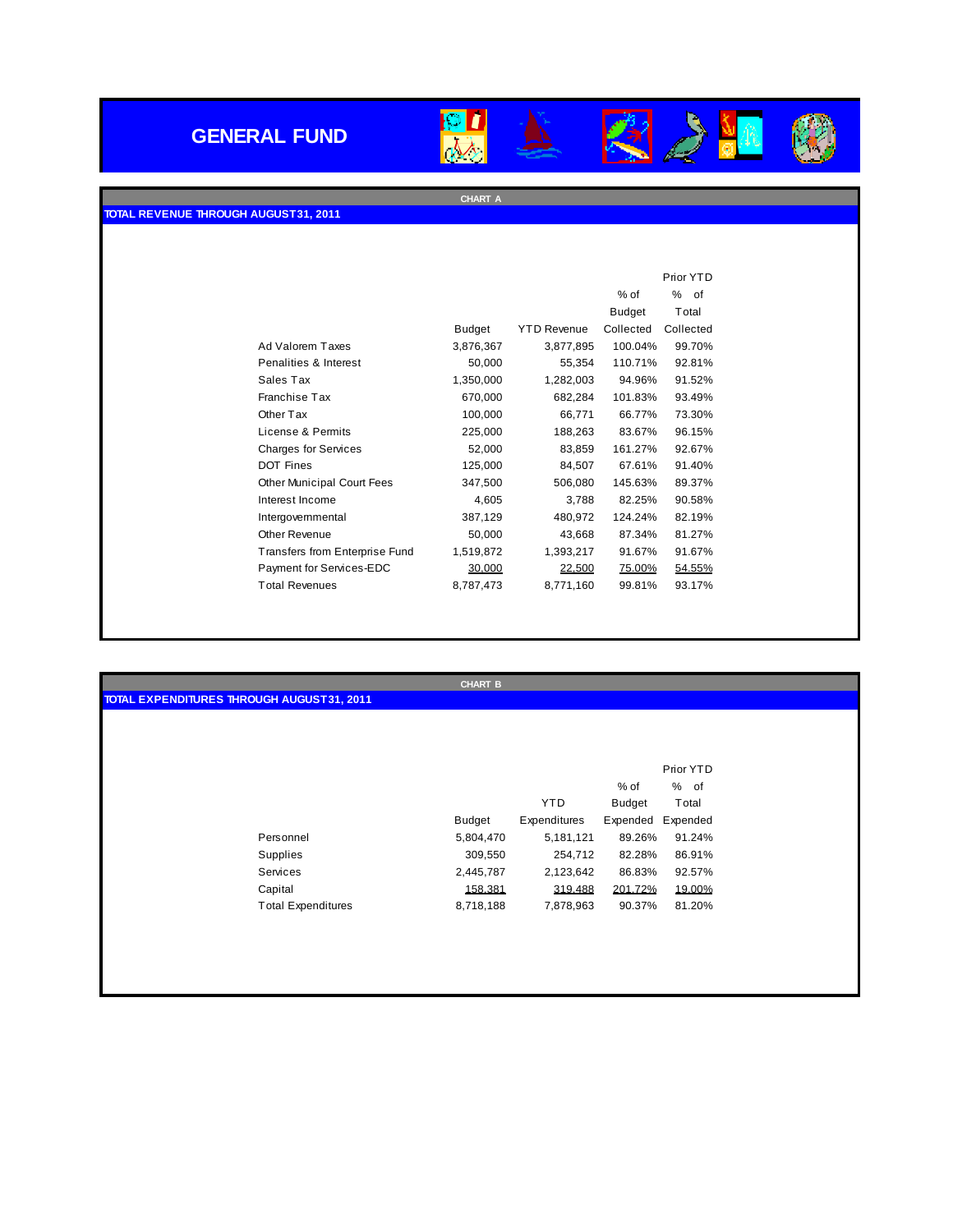

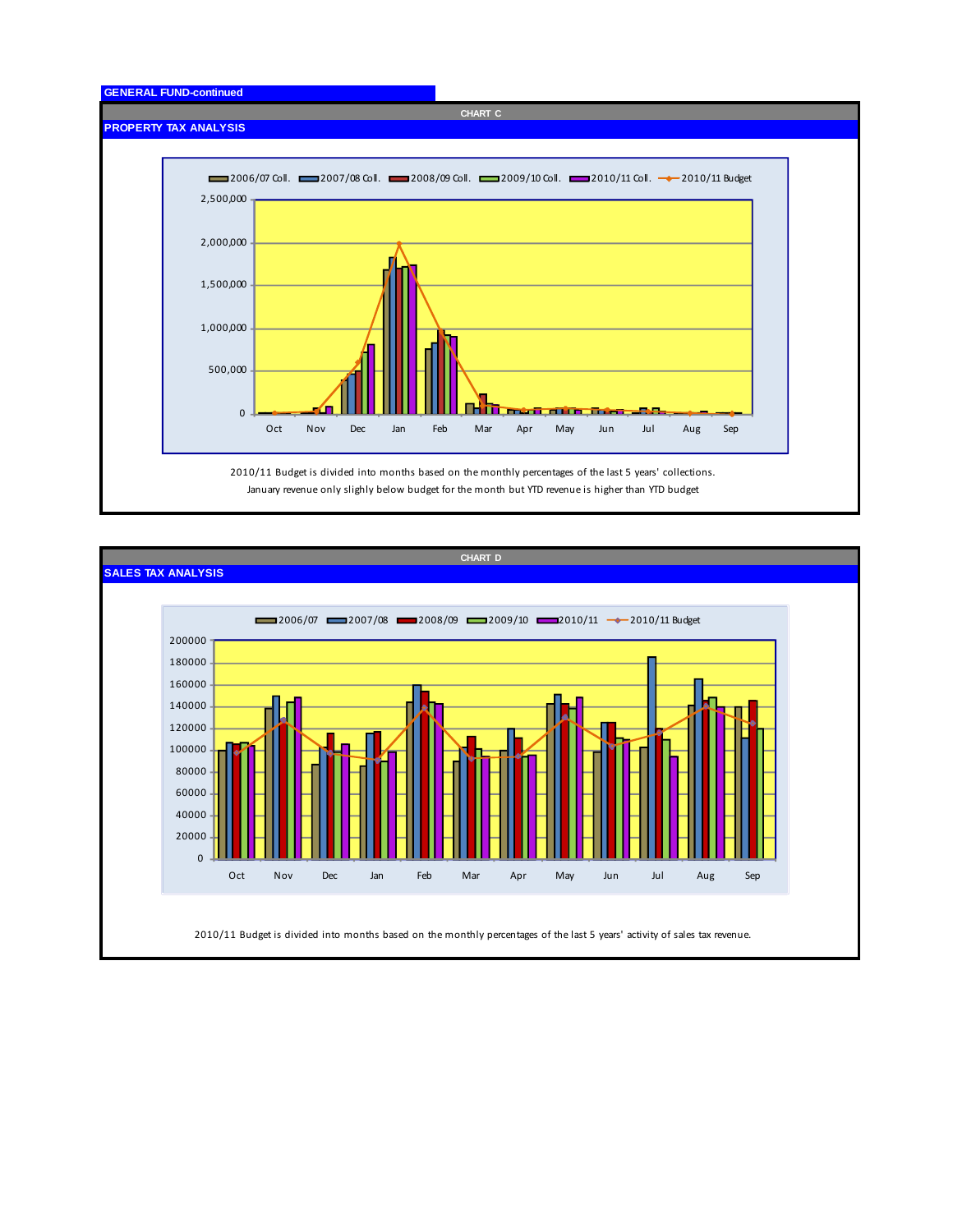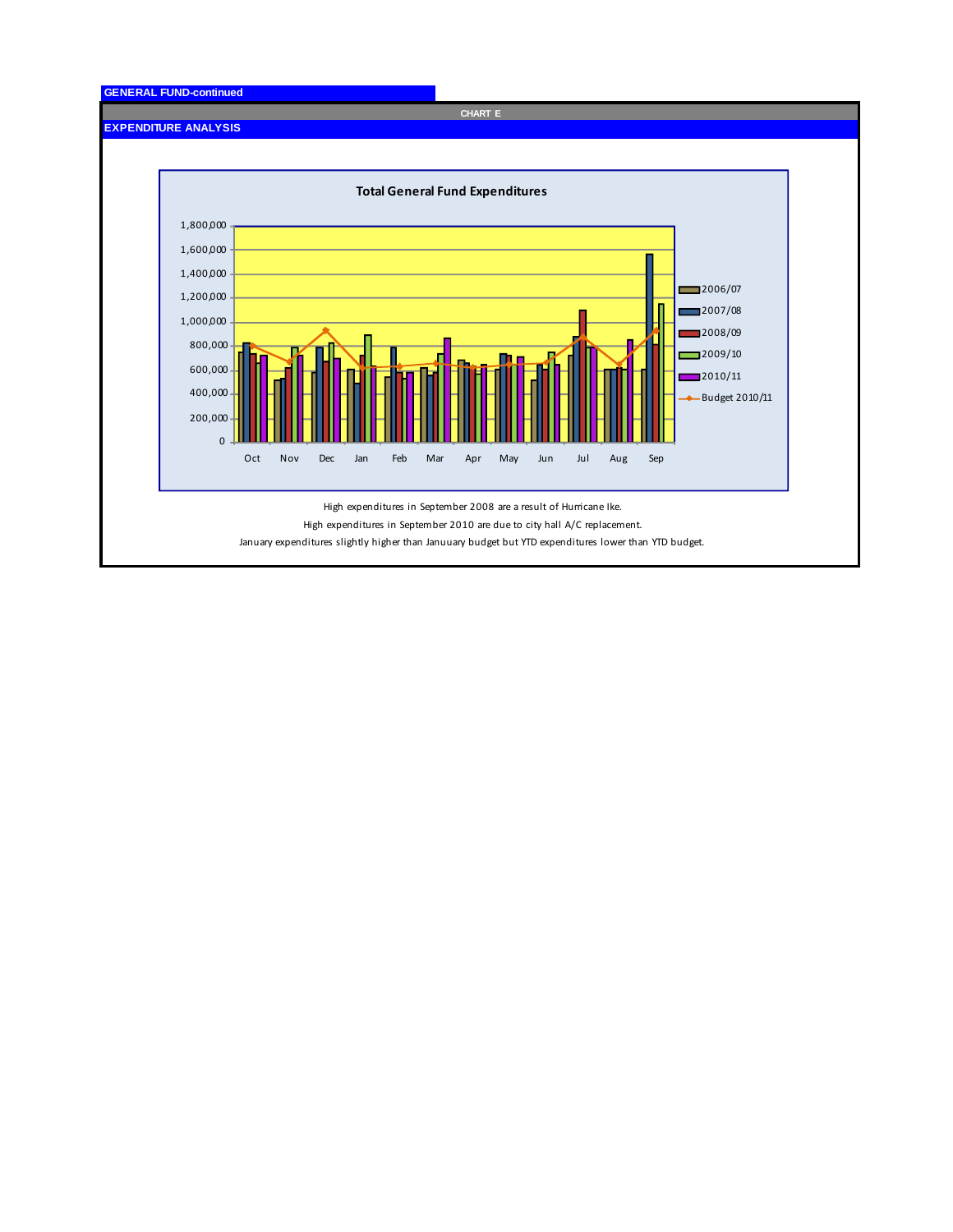### **ENTERPRISE FUND**





#### **CHART F**



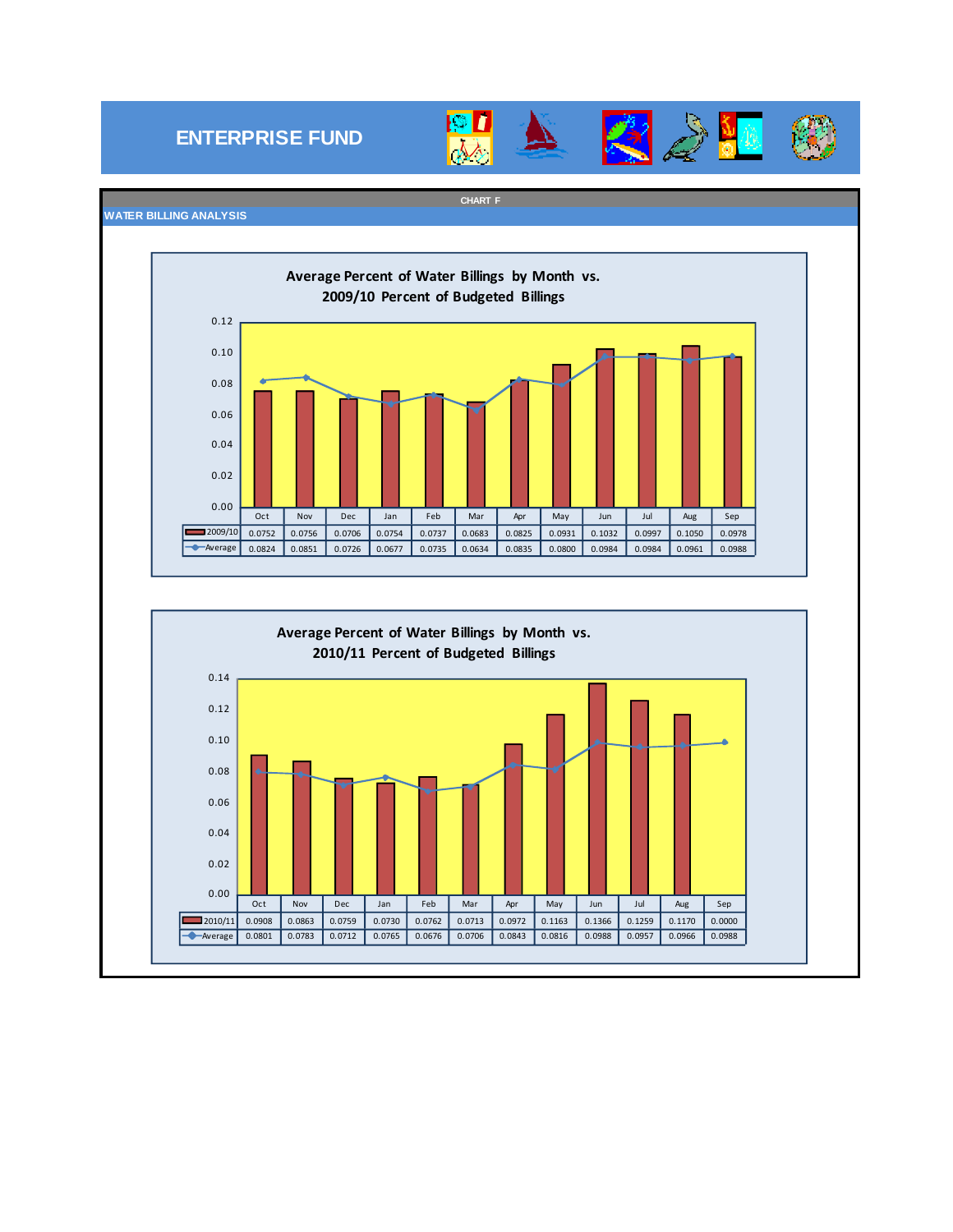#### **ENTERPRISE FUND-continued**

**CHART G**

**WASTEWATER BILLING ANALYSIS**

0.00

г

0.02



Oct Nov Dec Jan Feb Mar Apr May Jun Jul Aug Sep 2010/11 0.0881 0.0874 0.0814 0.0800 0.0824 0.0788 0.0954 0.1020 0.1080 0.1036 0.0996 0.0000 Average 0.0775 0.0752 0.0724 0.0743 0.0721 0.0818 0.0849 0.0857 0.0954 0.0922 0.0927 0.0956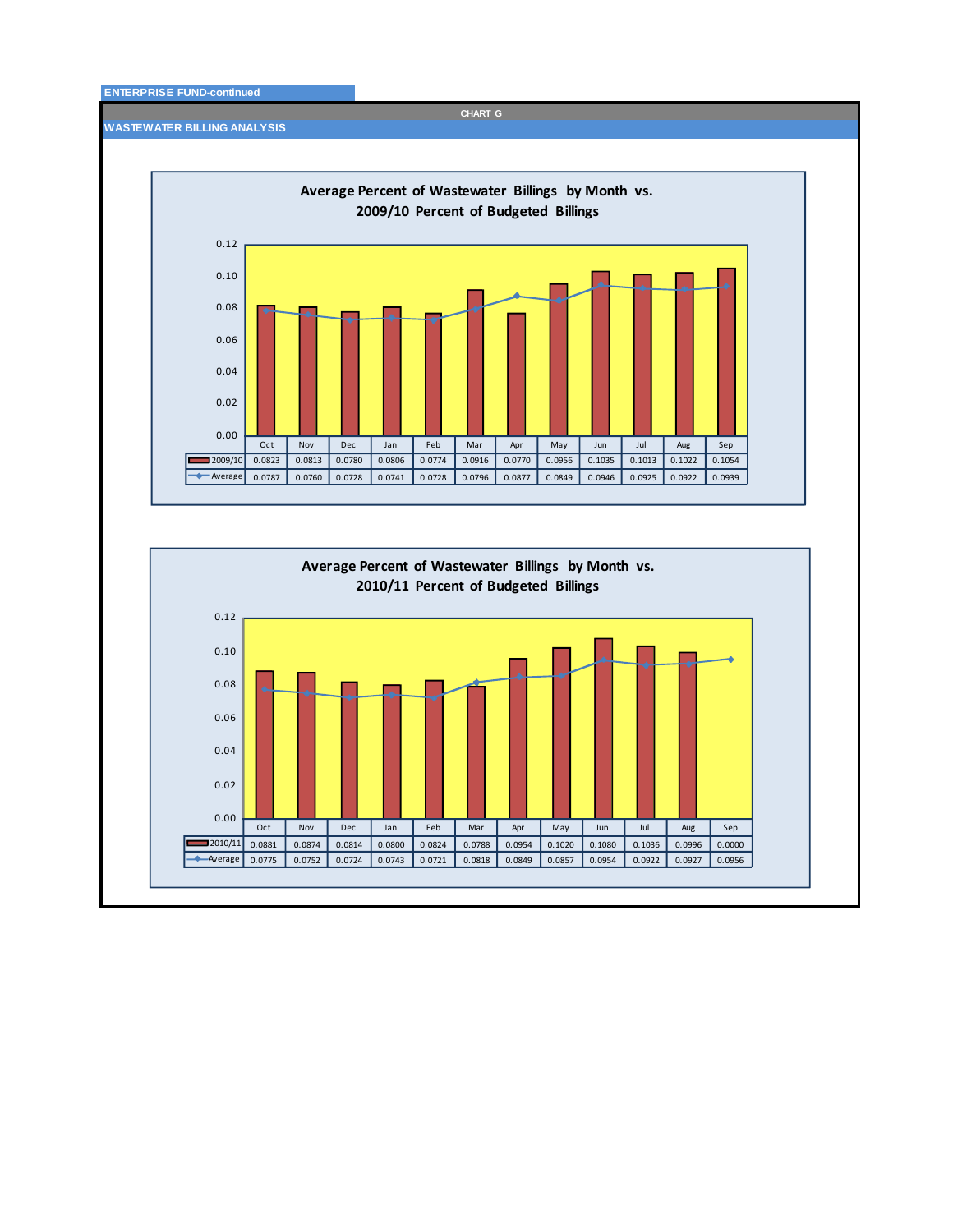

**HOTEL TAX FUND**



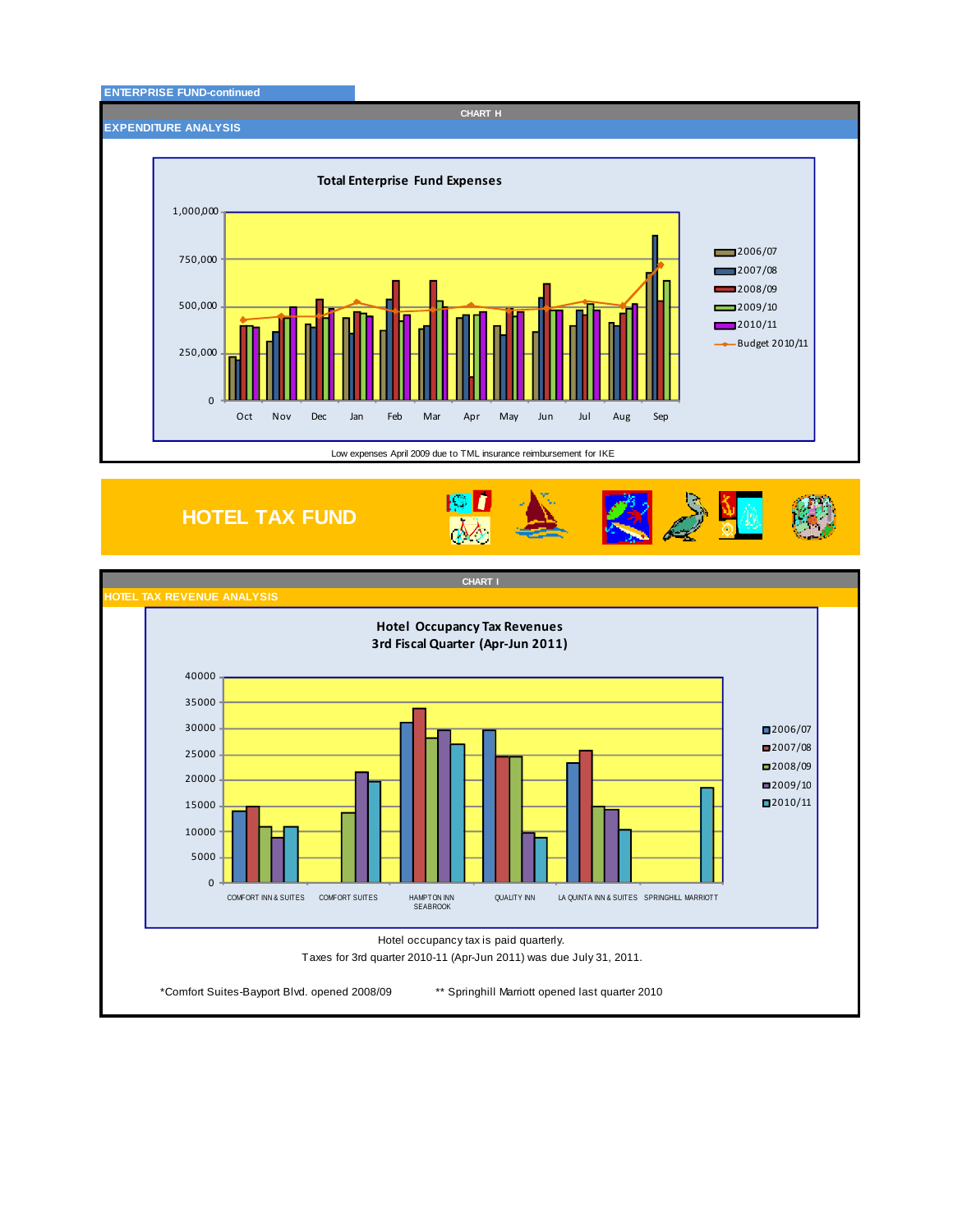## **SEABROOK EDC**





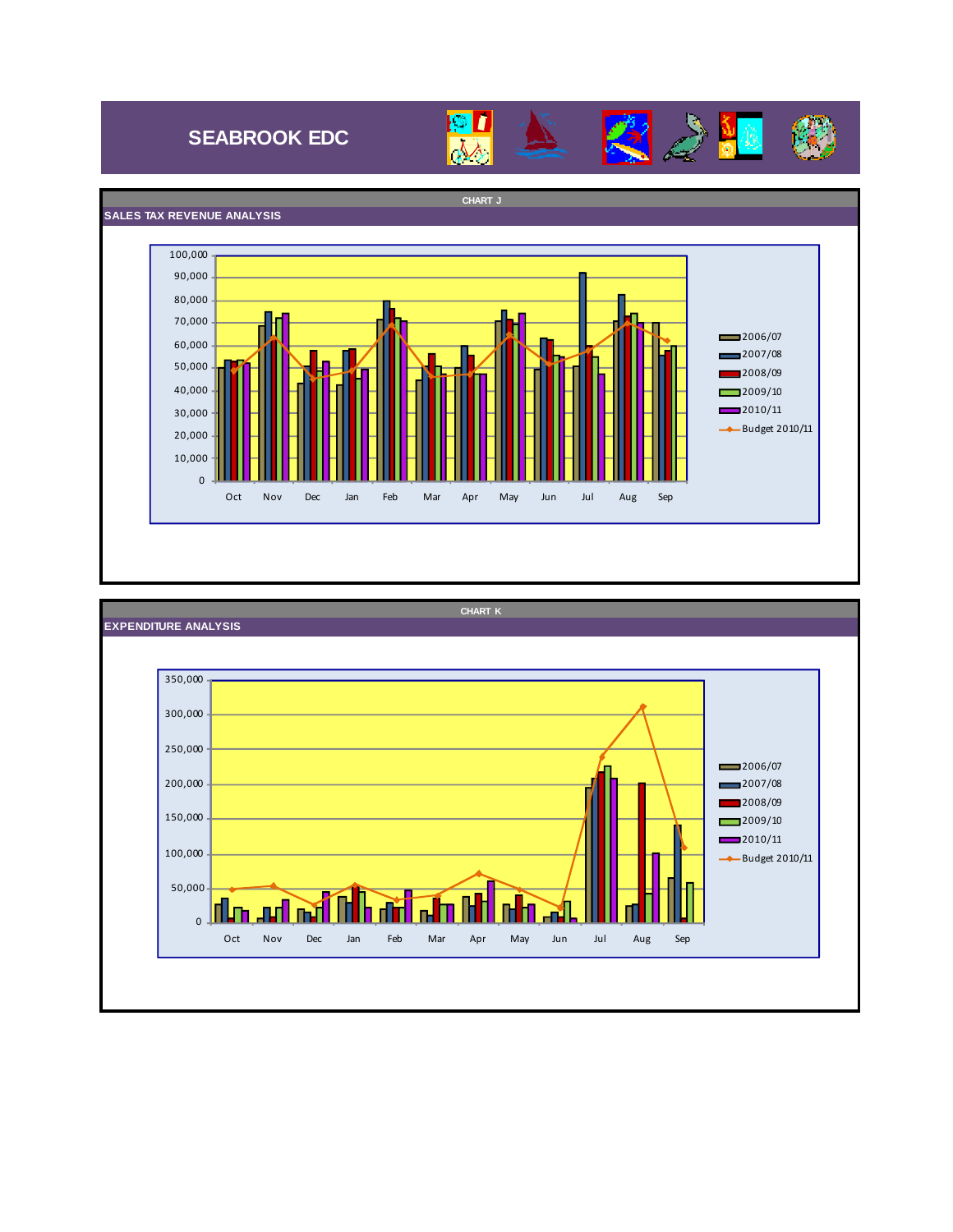### **CRIME DISTRICT**





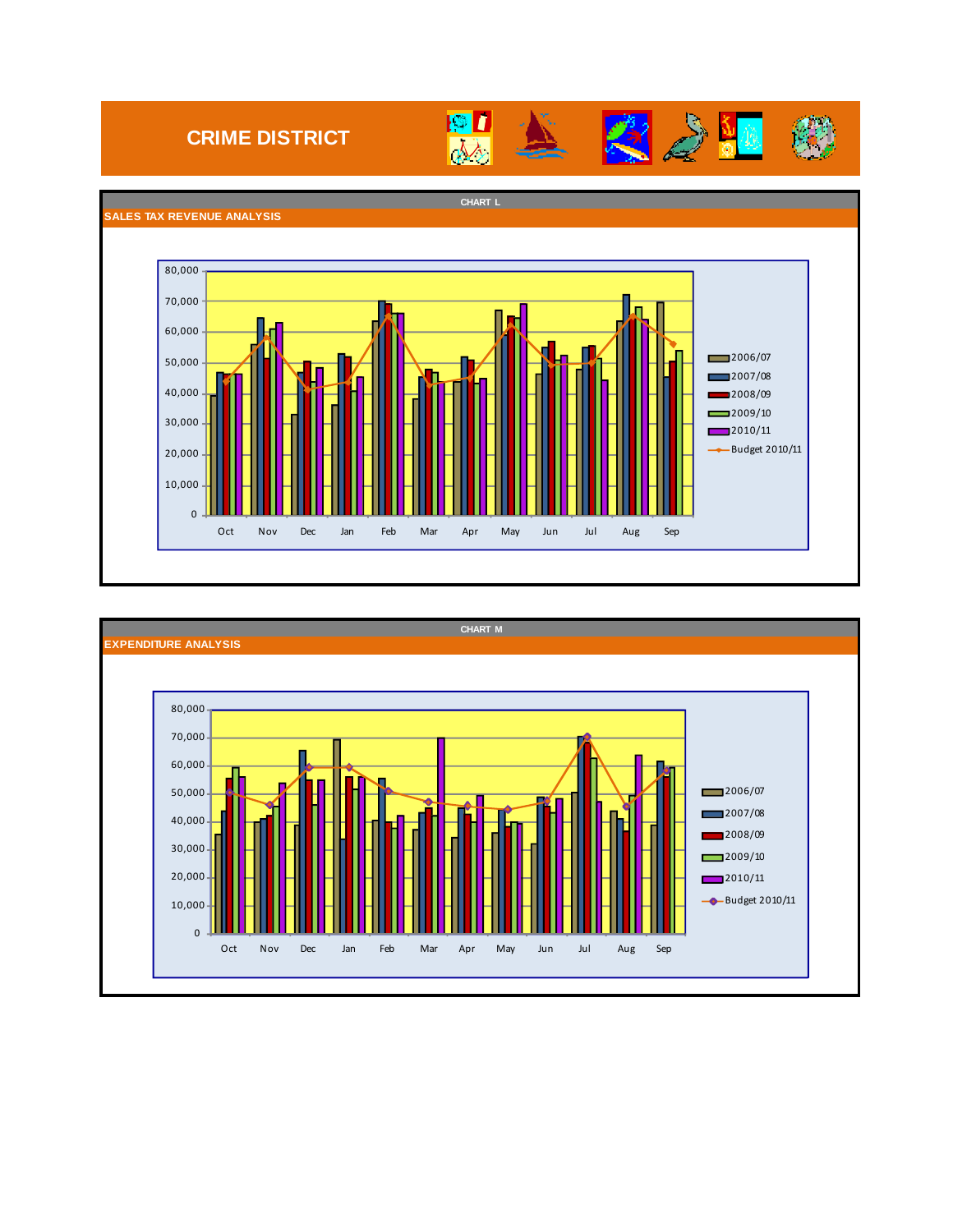### **INVESTMENTS**





### TEXPOOL REPORT MONTH OF AUGUST 2011 AVG RATE .0851% BEGINNING TRANSFER INT EARNED ENDING PURPOSE OF BALANCE IN/(OUT) (Posted August) BALANCE FUND GENERAL FUND - UNRESTRICTED 3,553,045.55 (305,308.66) 271.55 3,248,008.44 Working capital ENTERPRISE FUND - UNRESTRICT 3,427,486.70 287,906.33 264.82 3,715,657.85 Working capital ENTERPRISE FUND - RESTRICTEI 300,000.00 0.00 incl in above 300,000.00 Customer liability CAPITAL IMPACT FEES 2,125,971.79 30,000.00 153.78 2,156,125.57 Water & sewer lines extensions & expansions PARK FEES 15,680.61 15,680.61 0.00 1.13 15,681.74 Reserved for acquisition & development of park land CHILD SAFETY PROGRAMS 15,062.21 0.00 1.09 15,063.30 Reserved for Child Safety/School Zones FEDERAL SEIZURE 100,489.34 25,000.00 7.32 125,496.66 Criminal Investigation - Federal Funds HOTEL/MOTEL FUND 738,420.51 88,514.28 53.55 826,988.34 Restricted for promotion of tourism DEBT SERVICE FUND 2,641,445.35 (961,116.02) 181.92 1,680,511.25 Restricted for General fund reserves & yearly debt service WTR/SWR BONDS 401,134.24 0.00 29.00 401,163.24 Funds transferred from Bond Mkt Acct to allow liquidity FIRE BONDS 1,054,670.48 0.00 76.26 1,054,746.74 Funds transferred from Bond Mkt Acct to allow liquidity STREET BONDS 128,856.01 0.00 9.32 128,865.33 Funds transferred from Bond Mkt Acct to allow liquidity PINE GULLY PARK BONDS 0.00 0.00 0.00 0.00 Funds transferred from Bond Mkt Acct to allow liquidity LIBRARY BONDS 22,872.85 0.00 1.65 22,874.50 Funds transferred from Bond Mkt Acct to allow liquidity LAKESIDE DRIVE CERT DEP 400,749.78 15,000.00 29.01 415,778.79 CRIME DISTRICT 215,374.22 5,890.75 15.59 221,280.56 Funds transferred from Bond Mkt Acct to allow liquidity SEDC II - UNRESTRICTED 1,997,299.44 (224,886.68) 162.88 1,772,575.64 Seabrook Economic Development Corporation II SEDC II - RESTRICTED FOR BONI 223,755.00 0.00 incl in above 223,755.00 SEDC II - Reserve for revenue bond debt service SEDC II - RESTRICT FOR EMERG 180,000.00 0.00 incl in above 180,000.00 Emergency Reserve STEP FUND 110,156.09 20,000.00 8.01 130,164.10 PUBLIC SAFETY 40,006.49 25,000.00 2.94 65,009.43 MUNI COURT - SECURITY FUND 47,087.18 (6,000.00) 3.33 41,090.51 Funds from fines to be used for security COURT - TIME PAYMENT FEES 10,011.37 0.00 0.72 10,012.09 Funds from fines to be used to improve court MUNI COURT - TECHNOLOGY FUNI 6,466.71 0.00 0.47 6,467.18 TOTAL TEXPOOL FUND 17,756,041.92 (1,000,000.00) 1,274.34 \$16,757,316.26 **MONTHLY INVESTMENT REPORT CHART N**

The investment portfolio of the City of Seabrook is in compliance with the investment strategies expressed in the City's Investment Policy and relevant provisions of Chapter 2256 of the Local Government Code.

*Pam Lab*

Finance Director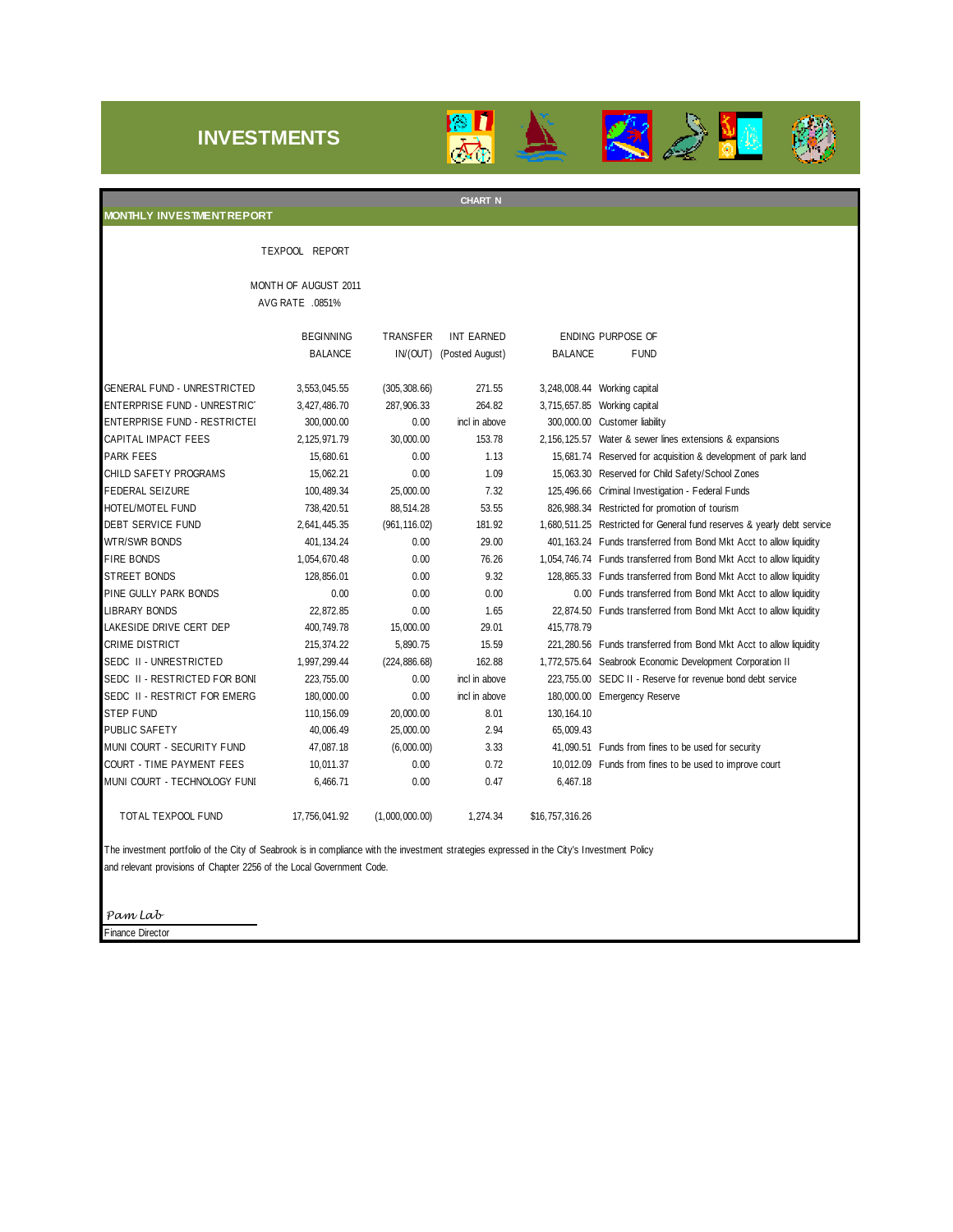#### **ANNOUNCEMENTS**

We would like to recognize and<br>welcome the following entity who<br>joined the TexPool program in **August, 2011:** 

#### 1. Flatonia ISD (TexPool)

#### **Upcoming Events**

 $09/18/11 - 09/21/11$ **CTAT Annual Conference, Tyler** 

 $09/30/11 - 10/02/11$ **TASA/TASB Annual Conference, Austin** 

 $10/11/11 - 10/14/11$ **TML Annual Conference, Houston** 

 $10/18/11 - 10/21/11$ **TACA Annual Conference, College Station** 

#### **TexPool Advisory Board Members**

**R.C. Allen** LaVonne Mason John McGrane Pati Buchenau Clay McPhail Jose Elizondo, Jr. Vivian Wood **Ron Leverett** 

Overseen by the State of Texas Comptroller of Public Accounts Susan Combs.

Operated under the supervision of the Texas Treasury Safekeeping Trust Company.

**Additional information regarding** TexPool is available upon request: www.texpool.com

1-866-839-7665 (1-866-TEX-POOL) Fax: 866-839-3291

### **Federated.**

Federated, founded in 1955, is a S&P 500 company that is a publicly traded on the<br>NYSE. It is one of the largest managers of<br>AAA-rated money market portfolios in the country (Source: iMoneyNet as of 5/31/2011).

Visit us at FederatedInvestors.com

G35884-24 (9/11)

Federated is a registered trademark<br>of Federated Investors, Inc. 2011 CFederated Investors, Inc.

### Monthly Newsletter September 2011 Economic and Market Commentary

Some cash yields ticked higher in August as sovereign debt issues that had been festering on both sides of the Atlantic were resolved, at least temporarily. With investors feeling more confident that another global financial crisis was not imminent - thus reducing the compulsion to horde cash - one month Libor closed up 3 basis points at 0.22%, three month Libor climbed 7.2 basis points to 0.33%, six month Libor rose 5.6 basis points to 0.49%, and 12 month Libor increased by 4 basis points to 0.80%.

Offsetting those increases, however, were sharp drops at the extreme short- and long-term ends of the cash yield curve. As the month began, worries over funding stresses on some European banks had caused overnight rates to spike into the mid-teens; the resolution to Greece's debt drama subsequently pushed repo rates back down to the mid single-digits and Treasury bill yields to zero or below. The pattern was similar at the long end of the curve, with the yield on the Treasury's two-year note plunging to a record low of 0.19% in mid-August after the Federal Reserve pledged to keep benchmark interest rates at virtually zero for the next two years. Fed Chairman Ben Bernanke and other central bank officials subsequently tweaked the "free money for longer" message to give policymakers more flexibility in the event that inflation revives or the somnolent U.S. economy perks up faster than many now expect.

Not surprisingly, value in the cash market was in short supply. The unusually generous repo and Treasury bill rates that prevailed in early August were compelling while they lasted, but we made only modest forays out of the overnight market in search of longer term yield pickups due to concerns over possible withdrawals. With investors fearing a reprise of the September 2008 banking crisis, we chose to maintain a high degree of liquidity to meet possible redemptions in the event of another global panic. We are pleased to report that no such rush for the exits occurred. A slight uptick in repo rates near the end of the month - a reflection of renewed jitters over the viability of the latest Greek bailout package - could present an attractive buying opportunity if the trend persists, given our view that most European banks are more than sufficiently capitalized.

Though Fed Chairman Bernanke's presentation at the global economic symposium in Jackson Hole, Wyoming in late August was arguably the most widely anticipated

(continued page 6)

|                                     | <b>TexPool</b>      | <b>TexPool Prime</b> |
|-------------------------------------|---------------------|----------------------|
| Current Invested Balance            | \$14,212,784,933.32 | \$1,006,532,754.45   |
| Weighted Average Maturity (1)*      | 46 Days             | 31 Days              |
| Weighted Average Maturity (2)*      | 82 Days             | 34 Days              |
| Net Asset Value                     | 1.00004             | 1.00002              |
| <b>Total Number of Participants</b> | 2.248               | 129                  |
| Management Fee on Invested Balance  | 0.0473%             | 0.0638%              |
| <b>Interest Distributed</b>         | \$1,055,235.97      | \$103,090.99         |
| Management Fee Collected            | \$588,965.89        | \$29,947.10          |
| Standard & Poor's Current Rating    | AAAm                | AAAm                 |

#### **Sentember Averages**

| Average Invested Balance                                           | \$14,596,120,185.28 | \$1,149,198,612.63 |
|--------------------------------------------------------------------|---------------------|--------------------|
| Average Monthly Yield, on a simple basis (3)*                      | 0.09%               | 0.10%              |
| Average Weighted Average Maturity (1)*                             | 46 Days             | 34 Days            |
| Average Weighted Average Maturity (2)*                             | 83 Days             | 37 Days            |
| *Definitions for Average Weighted Maturity can be found on Page 2. |                     |                    |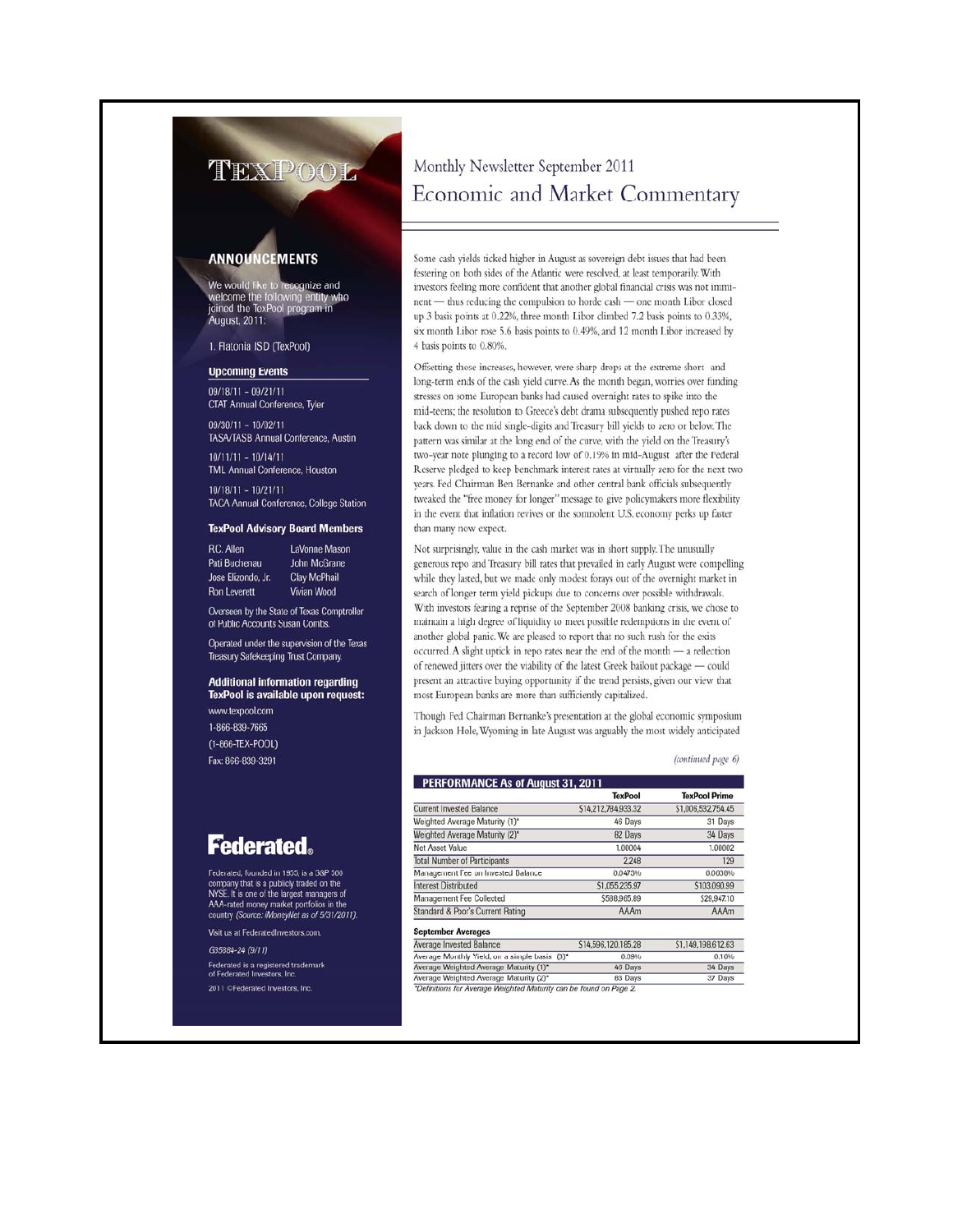#### September 2011



| PORTFOLIO ASSET SUMMARY AS OF August 31, 2011 |                     |                     |
|-----------------------------------------------|---------------------|---------------------|
|                                               | <b>Book Value</b>   | <b>Market Value</b> |
| <b>Uninvested Balance</b>                     | (S386,10)           | (S386, 10)          |
| Receivable for Investments Sold               | 0.00                | 0.00                |
| Accrual of Interest Income                    | 6.917.197.43        | 6.917,197.43        |
| Interest and Management Fees Payable          | (1.055, 324.42)     | (1.055.324.42)      |
| Payable for Investments Purchased             | (234,000,000,001    | (234,000,000,00)    |
| <b>Repurchase Agreements</b>                  | 7,415,281,000.00    | 7,665,281,000.00    |
| Mutual Fund Investments                       | 0.00                | 0.00                |
| <b>Government Securities</b>                  | 6.443.530.839.14    | 6.443.799.010.54    |
| <b>US Treasury Bills</b>                      | 0.00                | 0.00                |
| <b>US Treasury Notes</b>                      | 582.111.607.27      | 332.305.499.00      |
| <b>Total</b>                                  | \$14,212,784,933.32 | \$14,213,246,996.45 |

Market value of collateral supporting the Repurchase Agreements is at least 102% of the Book Value. The portfolio is managed by Federated Investment Counseling<br>and the assets are safe kept in a separate custodial account a

| <b>PARTICIPANT SUMMARY</b> |                               |                    |
|----------------------------|-------------------------------|--------------------|
|                            | <b>Number of Participants</b> | <b>Balance</b>     |
| <b>School District</b>     | 565                           | \$4,180,790,773.85 |
| <b>Higher Education</b>    | 55                            | \$1,826,905,255.35 |
| Health Care                | 79                            | \$330,058,119.63   |
| <b>Utility District</b>    | 688                           | \$1,395,220,639.73 |
| City                       | 437                           | \$4,295,102,715.83 |
| County                     | 171                           | \$1,098,071,237.81 |
| Other                      | 252                           | \$1,086,441,441.78 |

#### Definition of Weighted Average Maturity (1) & (2)

\*(1)This weighted average maturity calculation uses the SEC Rule 2A-7 definition for stated maturity for any floating rate instrument held in the portfolio to determine the weighted average maturity for the poor. This rule

\*(2) This weighted average maturity calculation uses the final maturity of any floating rate instruments held in the portfolio to calculate

#### $\overline{2}$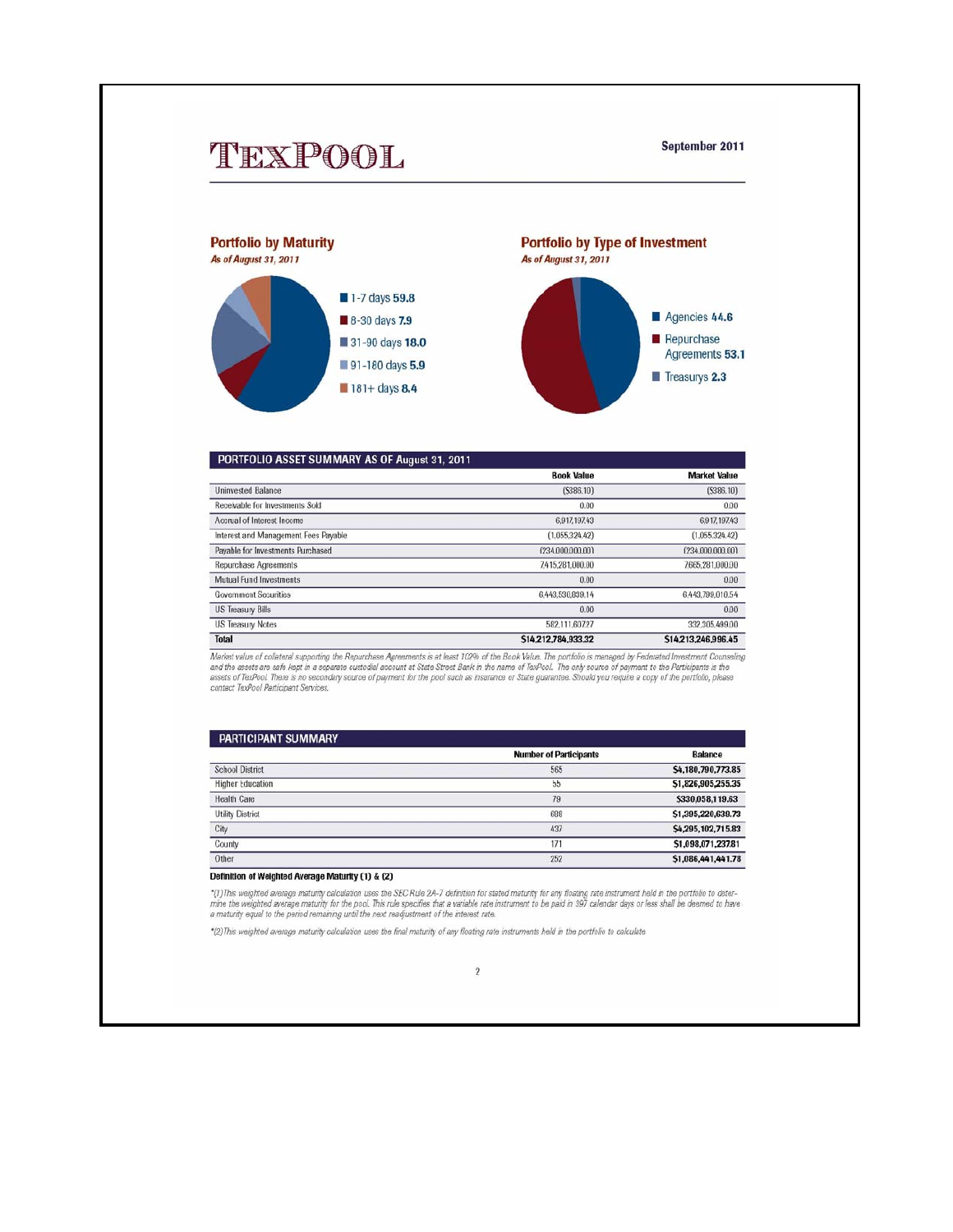| <b>DAILY SUMMARY</b> |                                           |                                          |                                           |                                         |              |              |
|----------------------|-------------------------------------------|------------------------------------------|-------------------------------------------|-----------------------------------------|--------------|--------------|
| <b>Date</b>          | <b>Money Mkt Fund</b><br>Equiv (SEC Std.) | <b>Daily</b><br><b>Allocation Factor</b> | <b>TexPool</b><br><b>Invested Balance</b> | <b>Market Value</b><br><b>Per Share</b> | WAM Days (1) | WAM Days (2) |
| 1-Aug                | 0.1977%                                   | 0.000005416                              | \$14,913,973,003.96                       | 0.99999                                 | 44           | 80           |
| 2-Aug                | 0.1746%                                   | 0.000004784                              | \$14,902.049.841.21                       | 0.99999                                 | 45           | 81           |
| 3-Aug                | 0.0967%                                   | 0.000002650                              | \$15,065,433,916.68                       | 1.00001                                 | 45           | 80           |
| 4-Aug                | 0.0899%                                   | 0.000002464                              | \$15,018,490,904.10                       | 1.00004                                 | 46           | 80           |
| 5-Aug                | 0.0618%                                   | 0.000001693                              | \$14,991,983,701.20                       | 1.00004                                 | 46           | 83           |
| 6-Aug                | 0.0618%                                   | 0.000001693                              | \$14,991,983,701.20                       | 1.00004                                 | 46           | 83           |
| 7-Aug                | 0.0618%                                   | 0.000001693                              | \$14,991,983,701.20                       | 1.00004                                 | 46           | 83           |
| 8-Aug                | 0.1137%                                   | 0.000003116                              | \$14,810,796,770.99                       | 0.99998                                 | 46           | 83           |
| 9-Aug                | 0.0725%                                   | 0.000001985                              | \$14,930,460,548.24                       | 0.99997                                 | 46           | 83           |
| $10$ -Aug            | 0.0733%                                   | 0.000002007                              | \$14,900,809,610.53                       | 1.00004                                 | 44           | 84           |
| 11-Aug               | 0.0775%                                   | 0.000002124                              | \$14,688,743,379.66                       | 1.00003                                 | 46           | 86           |
| 12-Aug               | 0.1210%                                   | 0.000003314                              | S14.403.022.549.99                        | 1.00003                                 | 48           | 89           |
| 13-Aug               | 0.1210%                                   | 0.000003314                              | S14.403.022.549.99                        | 1.00003                                 | 48           | 89           |
| 14-Aug               | 0.1210%                                   | 0.000003314                              | \$14,403,022,549.99                       | 1.00003                                 | 48           | 89           |
| 15-Aug               | 0.1191%                                   | 0.000003262                              | S14,071,385,542.73                        | 1.00003                                 | 47           | 84           |
| 16-Aug               | 0.0712%                                   | 0.000001952                              | S14.441.748.972.18                        | 1.00002                                 | 45           | 80           |
| $17 - Aug$           | 0.0722%                                   | 0.000001978                              | \$14,517,612,706.04                       | 1.00003                                 | 45           | 80           |
| 18-Aug               | 0.0737%                                   | 0.000002019                              | \$14,477,391,652.99                       | 1.00002                                 | 46           | 82           |
| 19-Aug               | 0.0761%                                   | 0.000002086                              | \$14,306,485,250.47                       | 1.00002                                 | 47           | 84           |
| 20-Aug               | 0.0761%                                   | 0.000002086                              | \$14,306,485,250.47                       | 1.00002                                 | 47           | 84           |
| $21 - Aug$           | 0.0761%                                   | 0.000002086                              | \$14,306,485,250.47                       | 1.00002                                 | 47           | 84           |
| $22 - Aug$           | 0.0673%                                   | 0.000001843                              | S14.280,566,409.73                        | 1.00002                                 | 45           | 81           |
| 23-Aug               | 0.0565%                                   | 0.000001548                              | \$14,237,902,772.59                       | 1.00002                                 | 47           | 84           |
| 24-Aug               | 0.0532%                                   | 0.000001458                              | S14.243.925.740.61                        | 1.00003                                 | 47           | 84           |
| 25-Aug               | 0.0575%                                   | 0.000001575                              | \$14,685,188,658.27                       | 1.00003                                 | 45           | 81           |
| $26 - Aug$           | 0.0643%                                   | 0.000001762                              | \$14,562,474,269.75                       | 1.00002                                 | 47           | 82           |
| 27-Aug               | 0.0643%                                   | 0.000001762                              | \$14,562,474,269.75                       | 1.00002                                 | 47           | 82           |
| 28-Aug               | 0.0643%                                   | 0.000001762                              | \$14,562,474,269.75                       | 1.00002                                 | 41           | 82           |
| 29-Aug               | 0.0713%                                   | 0.000001953                              | S14,711,834,568.22                        | 1.00002                                 | 44           | 79           |
| $30-Aug$             | 0.0568%                                   | 0.000001555                              | \$14,576,728,497.26                       | 1.00005                                 | 45           | 80           |
| $31 - Aug$           | 0.0749%                                   | 0.000002051                              | \$14,212,784,933.32                       | 1.00004                                 | 46           | 82           |
| Averages             | 0.0851%                                   | 0.000002332                              | \$14,596,120,185.28                       | 1.00000                                 | 46           | 83           |

 $\sqrt{3}$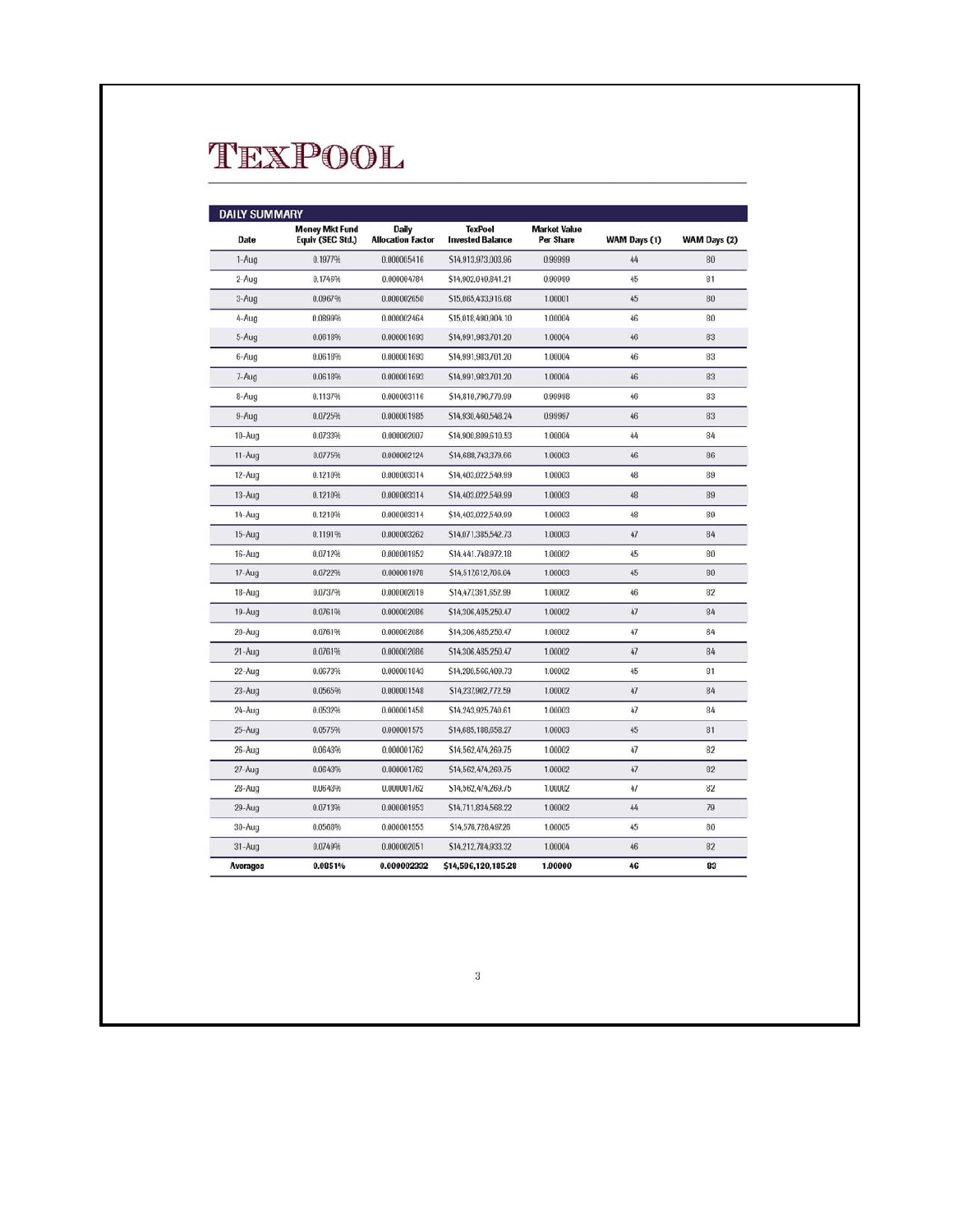## TEXPOOL PRIME

September 2011



| PORTFOLIO ASSET SUMMARY AS OF July 31, 2011 |                    |                     |
|---------------------------------------------|--------------------|---------------------|
|                                             | <b>Book Value</b>  | <b>Market Value</b> |
| <b>Uninvested Balance</b>                   | (529.033.45)       | (S29.033.45)        |
| Accrual of Interest Income                  | 48.752.32          | 48.752.32           |
| Interest and Management Fees Payable        | (103.091.10)       | (103.091.10)        |
| Payable for Investments Purchased           | (10,000,000.00)    | (10,000,000.00)     |
| Accrued Expenses & Taxes                    | 551.52             | 551.52              |
| <b>Repurchase Agreements</b>                | 607841,000.00      | 607841,000.00       |
| <b>Commercial Paper</b>                     | 233.779.718.91     | 233,776,770.00      |
| <b>Bank Instruments</b>                     | 0.00               | 0.00                |
| Mutual Fund Investments                     | 0.00               | 0.00                |
| <b>Government Securities</b>                | 154,996,320.73     | 155,003,870.00      |
| Variable Rate Notes                         | 19.998.535.52      | 20.001.880.00       |
| <b>Total</b>                                | \$1,006,532,754,45 | \$1,006,540,699.29  |

Market value of collateral supporting the Repurchase Agreements is at least 102% of the Book Value. The portfolio is managed by Federated Investment Counseling<br>and the assets are safe kept in a separate custodial account a

| <b>PARTICIPANT SUMMARY</b> |                               |                  |
|----------------------------|-------------------------------|------------------|
|                            | <b>Number of Participants</b> | <b>Balance</b>   |
| <b>School District</b>     | 63                            | \$546,673,355.37 |
| <b>Higher Education</b>    | 8                             | \$56,848,831.07  |
| <b>Health Care</b>         | 6                             | \$24,949,066.47  |
| <b>Utility District</b>    |                               | \$68,380,070.48  |
| City                       | 22                            | \$118,785,603.60 |
| County                     | 17                            | \$188,695,558.78 |
| Other                      | 10                            | \$2,187,984,86   |

\*(3) This current yield for TexPool Prime for each date may reflect a waiver of some portion or all of each of the management fees.

#### $\it 4$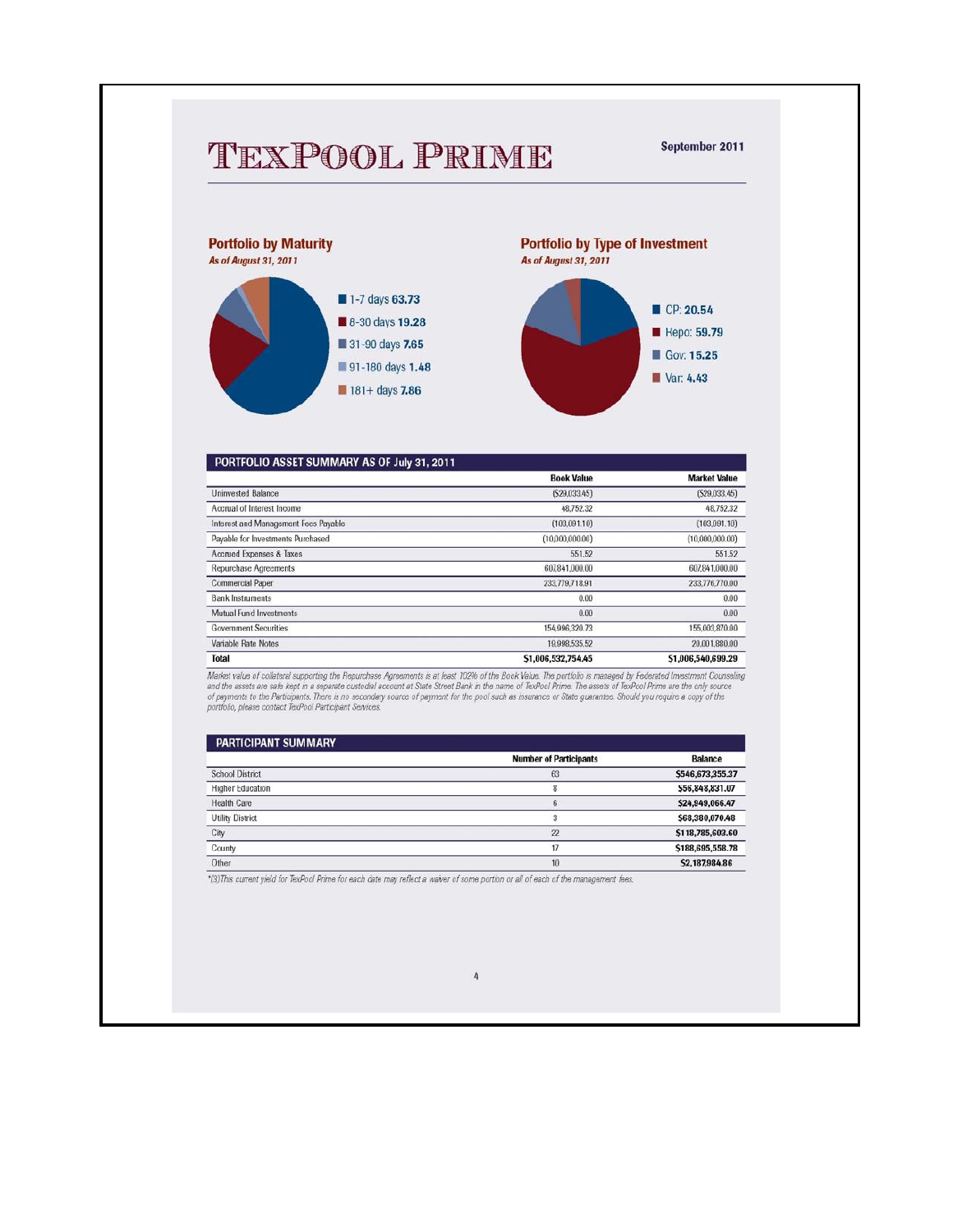# TEXPOOL PRIME

| <b>DAILY SUMMARY</b> |                                           |                                   |                                           |                                  |              |              |
|----------------------|-------------------------------------------|-----------------------------------|-------------------------------------------|----------------------------------|--------------|--------------|
| <b>Date</b>          | <b>Money Mkt Fund</b><br>Equiv (SEC Std.) | Daily<br><b>Allocation Factor</b> | <b>TexPool</b><br><b>Invested Balance</b> | <b>Market Value</b><br>Per Share | WAM Days (1) | WAM Days (2) |
| 1-Aug                | 0.2163%                                   | 0.000005925                       | \$1,272,574,753,07                        | 0.99997                          | 31           | 35           |
| $2-Aug$              | 0.1899%                                   | 0.000005204                       | \$1,269,596,158.41                        | 0.99999                          | 35           | 38           |
| 3-Aug                | 0.1195%                                   | 0.000003275                       | \$1,262,243,343.11                        | 0.99998                          | 36           | 40           |
| 4-Aug                | 0.1116%                                   | 0.000003058                       | \$1,251,100,140.20                        | 1.00000                          | 36           | 40           |
| 5-Aug                | 0.0827%                                   | 0.000002265                       | \$1,229,365,294.97                        | 0.99999                          | 38           | 42           |
| 6-Aug                | 0.0827%                                   | 0.000002265                       | \$1,229,365,294.97                        | 0.99999                          | 38           | 42           |
| 7-Aug                | 0.0827%                                   | 0.000002265                       | \$1,229,365,294.97                        | 0.99999                          | 38           | 42           |
| 8-Aug                | 0.1330%                                   | 0.000003643                       | \$1,215,775,359.00                        | 1.00001                          | 38           | 40           |
| 9-Aug                | 0.0948%                                   | 0.000002597                       | \$1,221,613,585.76                        | 1.00002                          | 37           | 39           |
| 10-Aug               | 0.0935%                                   | 0.000002562                       | \$1,245,781,468.70                        | 1.00002                          | 29           | 38           |
| 11-Aug               | 0.0983%                                   | 0.000002693                       | \$1.239,966,484.44                        | 1.00001                          | 32           | 41           |
| 12-Aug               | 0.1423%                                   | 0.000003899                       | S1.184.042.524.06                         | 1.00001                          | 34           | 43           |
| 13-Aug               | 0.1423%                                   | 0.000003899                       | \$1,184,042,524.06                        | 1.00001                          | 34           | 43           |
| 14-Aug               | 0.1423%                                   | 0.000003899                       | \$1,184,042,524.06                        | 1.00001                          | 34           | 43           |
| $15-Aug$             | 0.1406%                                   | 0.000003851                       | S1.121.210.901.02                         | 1.00001                          | 34           | 36           |
| 16-Aug               | 0.0878%                                   | 0.000002405                       | \$1,120,864,920.75                        | 1.00001                          | 34           | 35           |
| 17-Aug               | 0.0892%                                   | 0.000002445                       | \$1,121,365,113.82                        | 1.00002                          | 34           | 36           |
| 18-Aug               | 0.0855%                                   | 0.000002342                       | \$1,121,698,006.62                        | 1.00002                          | 33           | 35           |
| 19-Aug               | 0.1009%                                   | 0.000002765                       | \$1,092,092,313.40                        | 1.00001                          | 35           | 37           |
| 20-Aug               | 0.1009%                                   | 0.000002765                       | \$1,092,092,313.40                        | 1.00001                          | 35           | 37           |
| $21 - Aug$           | 0.1009%                                   | 0.000002765                       | \$1,092,092,313.40                        | 1.00001                          | 35           | 37           |
| 22-Aug               | 0.0884%                                   | 0.000002422                       | \$1,081,639,951.78                        | 1.00002                          | 33           | 35           |
| 23-Aug               | 0.0760%                                   | 0.000002083                       | \$1,085,213,375.63                        | 1.00003                          | 32           | 34           |
| 24-Aug               | 0.0706%                                   | 0.000001933                       | \$1,077,030,861.16                        | 1.00003                          | 32           | 34           |
| $25 - Aug$           | 0.0757%                                   | 0.000002073                       | \$1,064,103,181.84                        | 1.00003                          | 32           | 34           |
| 26-Aug               | 0.0772%                                   | 0.000002115                       | \$1,073,058,909.42                        | 1.00002                          | 33           | 35           |
| $27 - Aug$           | 0.0772%                                   | 0.000002115                       | S1.073.058.909.42                         | 1.00002                          | 33           | 35           |
| 28-Aug               | 0.0772%                                   | 0.000002115                       | \$1,073,058,909.42                        | 1.00002                          | 33           | 35           |
| 29-Aug               | 0.0904%                                   | 0.000002477                       | \$1,089,457,120.85                        | 1.00002                          | 30           | 32           |
| $30 - Aug$           | 0.0795%                                   | 0.000002178                       | \$1,021,712,385.51                        | 1.00002                          | 31           | 33           |
| $31-Aug$             | 0.0873%                                   | 0.000002393                       | \$1,006,532,754.45                        | 1.00002                          | 31           | 34           |
| <b>Averages</b>      | 0.1044%                                   | 0.000002861                       | \$1,149,198,612.63                        | 1.00000                          | 34           | 37           |

 $\sqrt{5}$